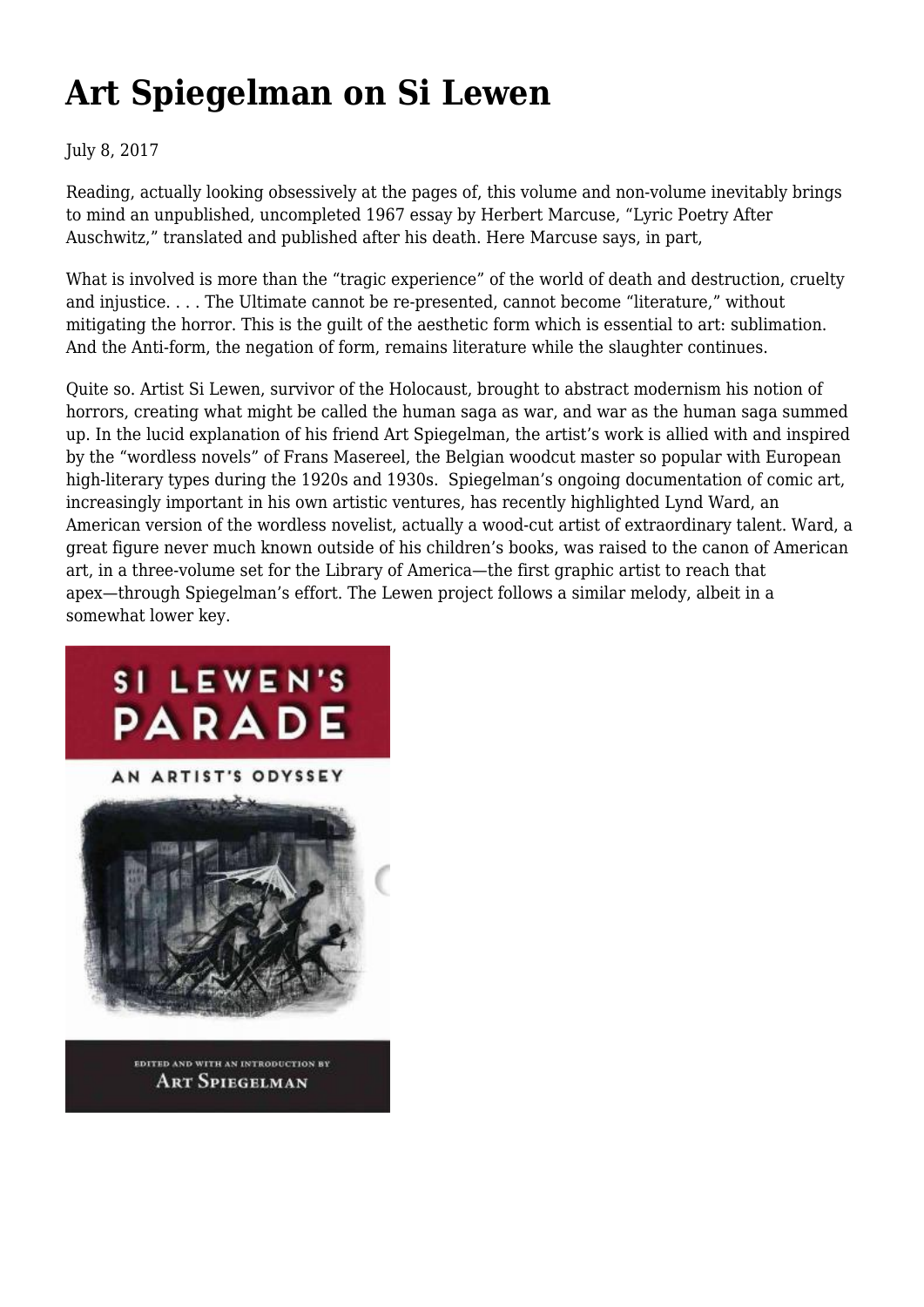

#### **From The Parade by Si Lewen, 1957.**

Spiegelman suggests that in Lewen's masterwork, beginning with children in a parade, images go to darker, darker, and still darker. The tonality becomes almost unbearable until we return, at the end, to the child in a mother's arms. Mercy may triumph over horror yet. Masereel, Lewen told Spiegelman, had a decisive influence on the young artist, presumably in form but also doubtless in content. The great art of Masereel, and that of Lynd Ward as well, may be described as laconic, a commentary on the lamentable state of humanity, so obviously capable of happiness and community but denied both of these by the powers-that-be, perhaps also by a pitiless fate, a doom that seems to surround society and the individual even in the most optimistic moments.

Gradually, painfully, Spiegelman learned the elderly artist's full story. Lewen barely escaped Germany at age 14, with an older brother, and after a time in Paris with a family friend, managed to get to the United States and live with his father, also a survivor. On an otherwise normal Manhattan day of the later 1930s, Lewen was in effect kidnapped in a park by a cop, taken out onto a lake in a boat, clubbed brutally and cursed as a Jew. He returned to shore so downhearted that not long after, he attempted suicide for a first time.

A few years later he was an Army volunteer in the struggle against fascism, seeing war up close and, interestingly enough, like my own late friend, noir filmmaker Abraham Polonsky, assigned to use his projected voice to encourage German soldiers to surrender. With his comrades, Lewen later entered Buchenwald. This was arguably the learning experience that set the aspiring young artist upon a life's work. His drawings are unique in many ways, but perhaps can be said to present the mixture or fusion of what resembles both certain vernacular forms (comic strips) and a kind of expressionism, lacking in dialogue as expressionism would be, naturally. Perhaps this is the element that drew Spiegelman to the artist and his work, as much as the theme of the Holocaust handled in a unique manner. Spiegelman's *Maus*, the epic (and Pulitzer Prize-winning) two-volume work arguably rendered comics acceptable as "Art," so that Spiegelman might be seen here as returning the favor.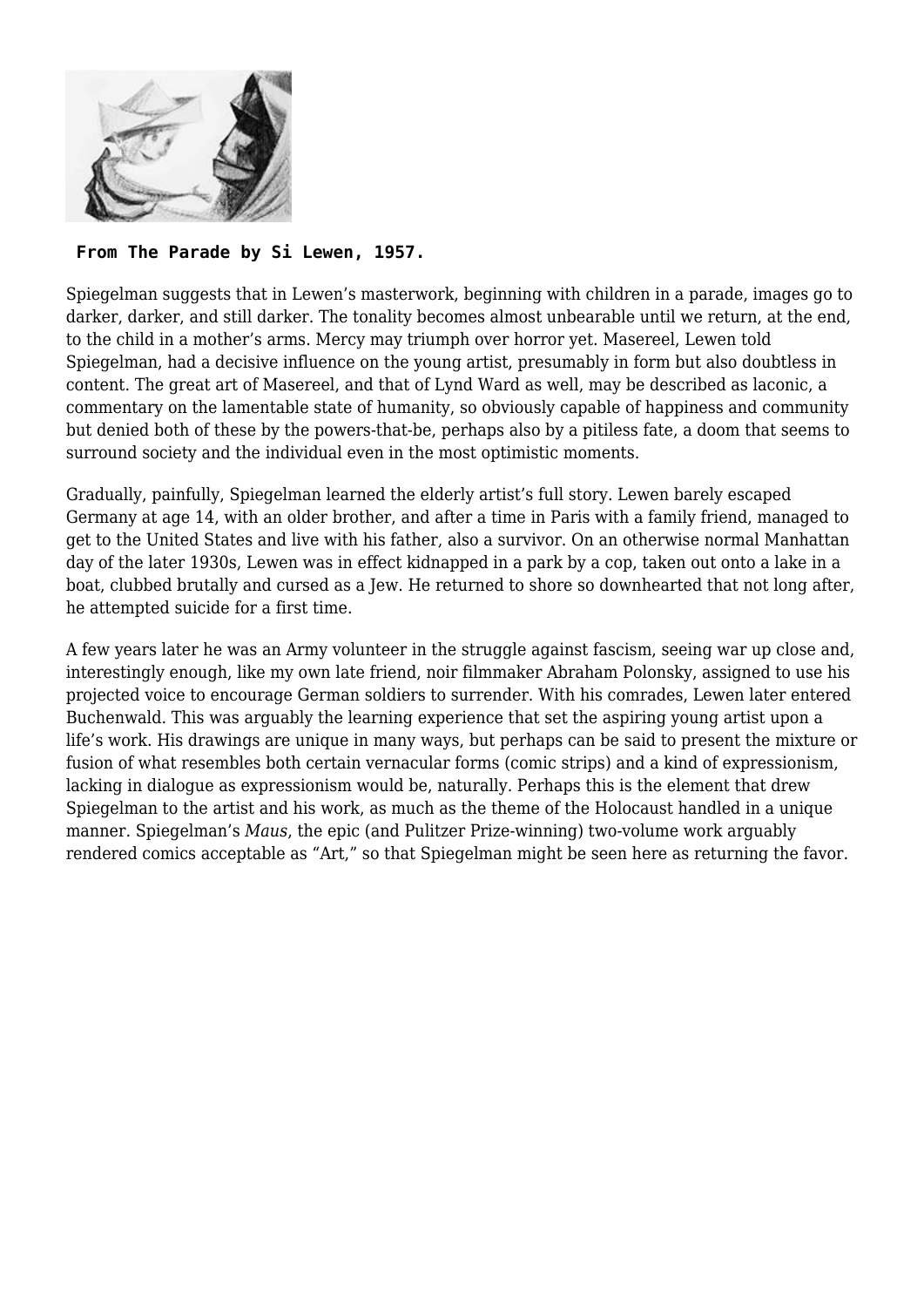

**Ghost, 20" x 40", c. 2013 (from the collection of Art Spiegelman).**



**Workers in the Snow, watercolor, 1932.**

A book of Lewen's drawings actually appeared in 1957, from a small arts publisher, and made no particular dent. If Lewen had been raised briefly out of obscurity, he fell back into it again. Not that he lacked admirers, Albert Einstein among them. From a standard art-history standpoint, Lewen was one more abstractionist, of whom many, being Jewish immigrants, were trying to express at midcentury and after their sense of horror and their search for meaning "after Auschwitz" and so much else. This field was crowded with craftsmen better connected, if no more skilled or visionary, than Lewen.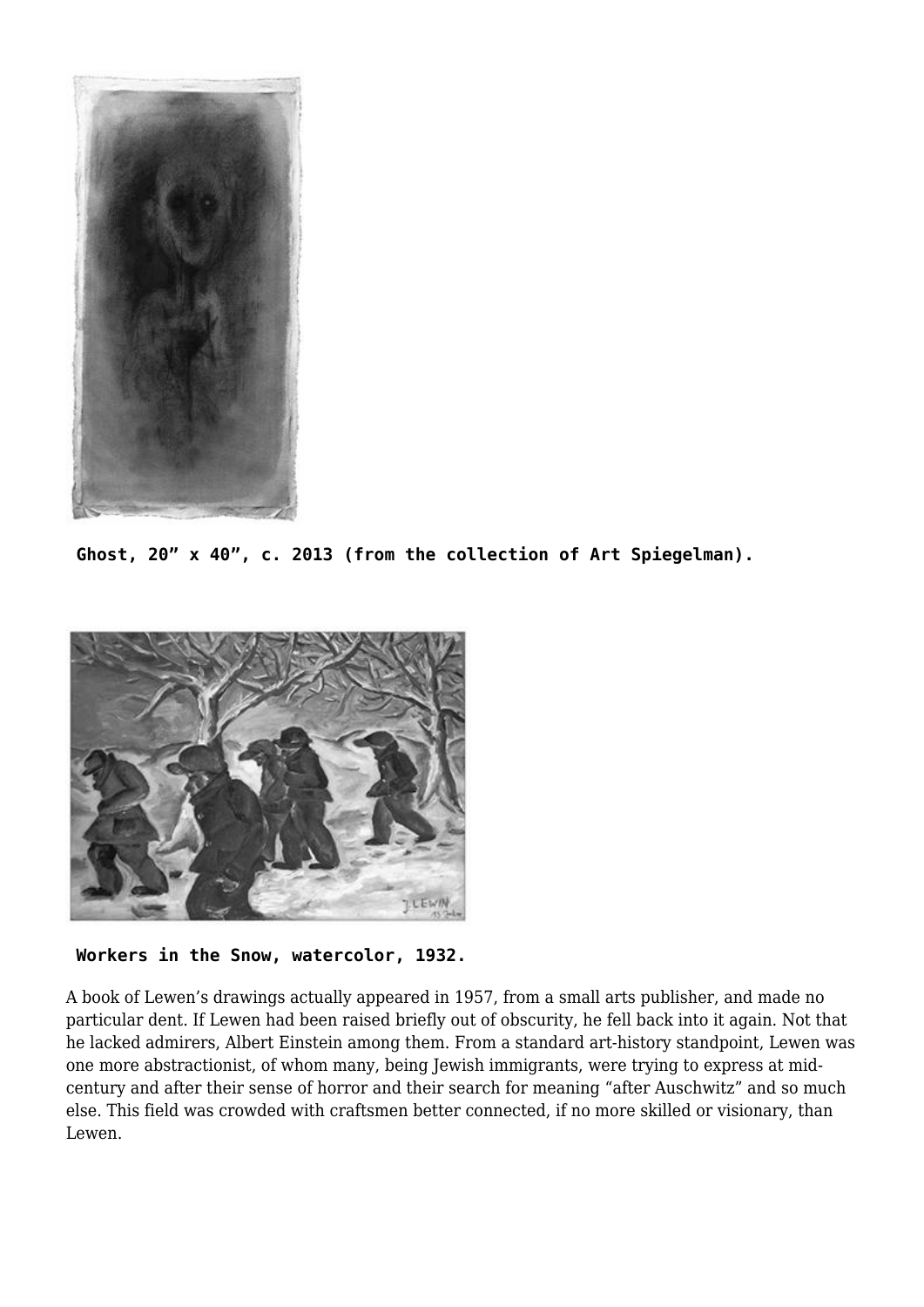

#### **Untitled, 36" x 60", 1991.**

Lewen's work (he died in 2011) might never have emerged except that Spiegelman became fascinated with the work and with the artist, visiting him repeatedly. I am reminded of seeing an old print of a surrealistic painting—the horses of a Coney Island merry-go-round escape in the moonlight—in a Yiddish literary magazine in 1978, and seeking the artist himself, who was by that time living in distant Brighton Beach, Brooklyn, next to the boardwalk. There was Maurice Kish, surrounded by his paintings and as active, for a few more years, as his physical and mental conditions allowed. Lewen was luckier, in a way, because the "Odyssey series" seen here extended to nearly the end of the artist's life. A project of more than three hundred pieces done 2002-2007, it manages to combine family snapshots, printouts from an unpublished memoir, postcards of travel, and details from seven decades of painting, some collaged and others Xeroxed. In the artist's vision, this was prepared for an imagined, vast book, twenty by thirty inches, images somehow placed against each other. A megawork, in other words, of an exhibit virtually impossible to stage.



**Ecce Homo (Behold the Man), a series of large works begun in January 2005 and continuing for about fi ve years. The large heads are composed of bits**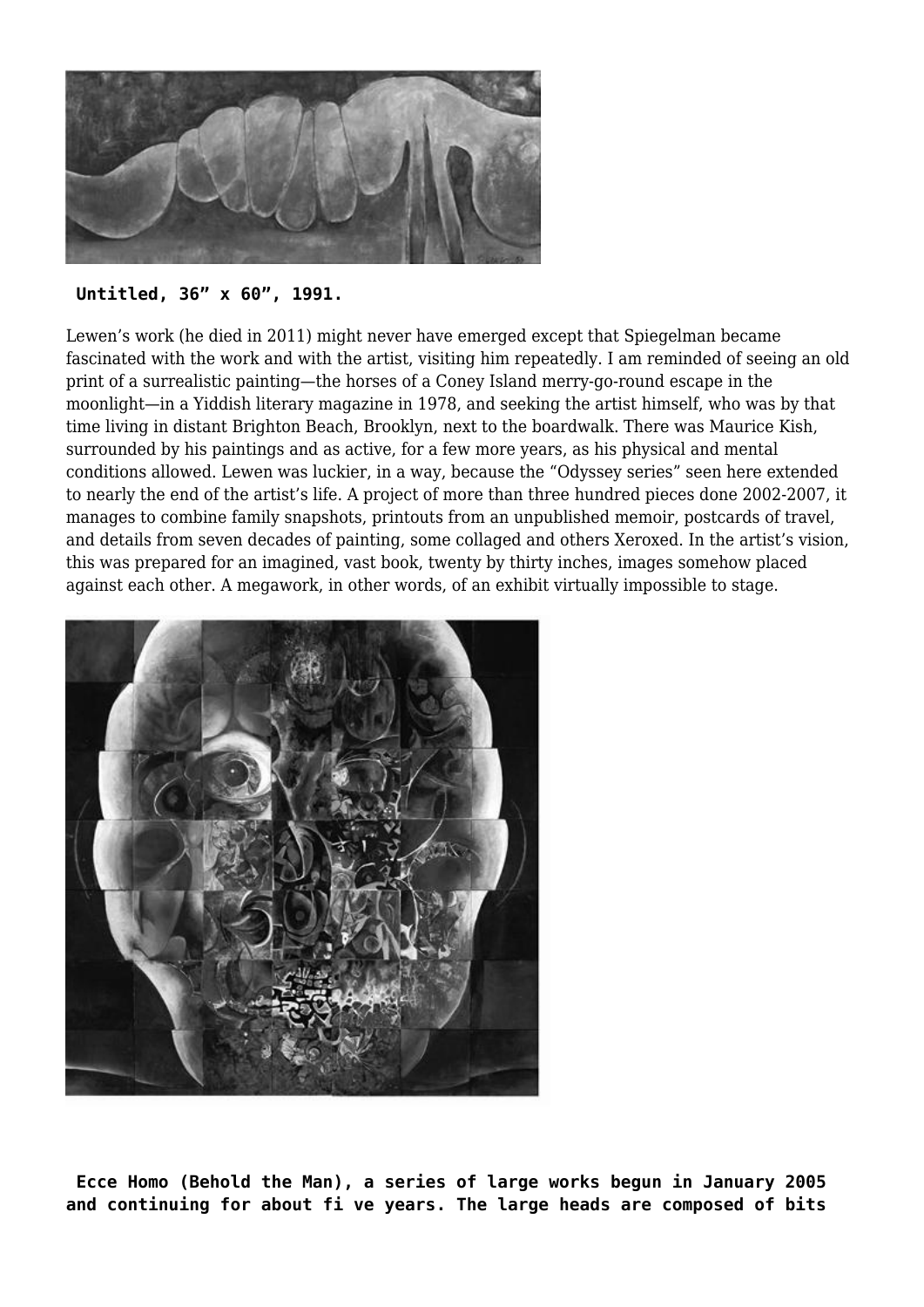**and fragments from previous works, some going back to when Lewen was fi ve years old. The examples here measure 200" x 200" overall and are made up of ten 20"-x-20" panels.**

The "odyssey" of the volume's title is also in part an odyssey of artistic form, as Lewen worked through assorted experiments, but more an odyssey of the artist's own life.

At one point, frustrated with himself and the world, Lewen sought to cut off his hand with a power tool. He failed and … recovered artistically, the best as he could continue. Yiddish poet and painter Maurice Kish, who lost his hand-eye coordination in later years, began drawing pictures of his childhood shtetl in something resembling comic book art: his version of artistic survival. Lewen carried on experiments—some examples offered here—and thanks to sponsorship, achieved some real recognition through exhibits and such. It was a vindication that a widowed Lewen, bereft of his closest companion, must have relished. The accordion-like pages of Lewen's later work are in fact a second book inside the first one. Spiegelman's own text explains both, with a remarkable lucidity.

There is also something more here, artistically embedded in Spiegelman's effort. For this point, we must leave Lewen and take up a Spiegelman favorite, nineteenth-century essayist Gotthold Lessing. How, the distinguished figure asked, were words and pictures actually related? Lessing's influential argument had been that painting and poetry, each with its own proper sphere, have no valid relation, and that a mixture of forms inevitably ended in vulgarization. Masereel's woodcuts (and Lynd Ward's, later) found what Spiegelman calls a "loophole" in this rigid formula, with a single completed (and wordless) image followed by another and another. Are these avant-garde comics? Spiegelman does not give us a clear answer, but it must come down to the cheerful embrace of vulgarity.



### **Excerpts from Eva, a series of 40"-x-40" acrylic panels meant to be presented interchangeably, in no specific order and with no preconceived right-side up.**

Or does it, in an age when "comic art" is a functioning phrase (and museum description)? Can pictures, comic-art pictures, "talk to each other" when exhibited side by side, or proximate, in a public place? Is this the contemporary high-art version of the newspaper comic strip or the comic book? It's a question that perhaps returns us to the Middle Ages when stories would naturally be told in pictures, stained glass windows in particular, before the Enlightenment intellectuals cursed